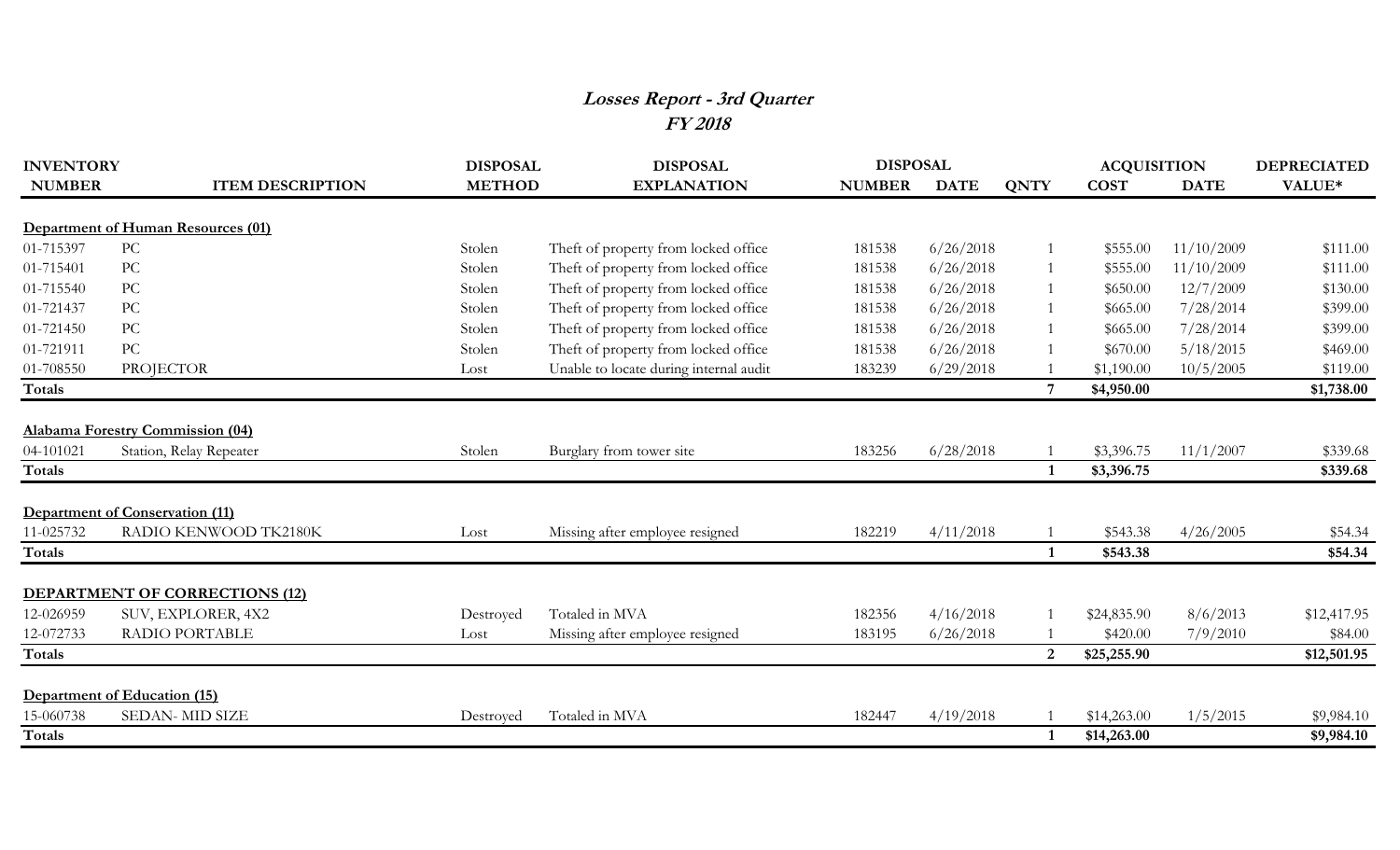| <b>INVENTORY</b> |                                          | <b>DISPOSAL</b> | <b>DISPOSAL</b>                     | <b>DISPOSAL</b> |             |                | <b>ACQUISITION</b> |             | <b>DEPRECIATED</b> |
|------------------|------------------------------------------|-----------------|-------------------------------------|-----------------|-------------|----------------|--------------------|-------------|--------------------|
| <b>NUMBER</b>    | <b>ITEM DESCRIPTION</b>                  | <b>METHOD</b>   | <b>EXPLANATION</b>                  | <b>NUMBER</b>   | <b>DATE</b> | <b>QNTY</b>    | <b>COST</b>        | <b>DATE</b> | VALUE*             |
|                  | Department of Public Health (23)         |                 |                                     |                 |             |                |                    |             |                    |
| 23-099263        | <b>LAPTOP</b>                            | Stolen          | Stolen from employee vehicle        | 182609          | 5/25/2018   |                | \$1,425.00         | 8/2/2016    | \$1,140.00         |
| 23-097645        | <b>LAPTOP</b>                            | Lost            | Missing from County Health Dept     | 182610          | 5/25/2018   |                | \$2,081.14         | 8/20/2014   | \$1,248.68         |
| 23-098277        | <b>LAPTOP</b>                            | Stolen          | Stolen from vehicle at repair shop  | 183066          | 6/7/2018    |                | \$1,287.00         | 7/31/2015   | \$900.90           |
| Totals           |                                          |                 |                                     |                 |             | $3^{\circ}$    | \$4,793.14         |             | \$3,289.58         |
|                  | <b>DEPARTMENT OF LABOR (25)</b>          |                 |                                     |                 |             |                |                    |             |                    |
| 25-0057776       | <b>COMPUTER HP DC7800</b>                | Lost            | Unable to locate during audit       | 182177          | 4/5/2018    |                | \$801.00           | 9/8/2008    | \$80.10            |
| 25-058803        | COMPUTER HP DC7900 ULTRA SLIM            | Lost            | Unable to locate during audit       | 182177          | 4/5/2018    |                | \$801.00           | 12/18/2009  | \$160.20           |
| 25-059153        | <b>LAPTOP COMPUTER</b>                   | Lost            | Unable to locate during audit       | 182177          | 4/5/2018    |                | \$1,224.00         | 11/5/2009   | \$244.80           |
| 25-059590        | LAPTOP HP 6550B                          | Lost            | Unable to locate during audit       | 182177          | 4/5/2018    |                | \$933.00           | 6/23/2011   | \$279.90           |
| 25-060841        | COMPUTER HP ELITEDESK 800 G1 SFF         | Lost            | Unable to locate during audit       | 182177          | 4/5/2018    |                | \$665.00           | 11/12/2013  | \$399.00           |
| 25-061160        | check scanner                            | Lost            | Unable to locate during audit       | 182177          | 4/5/2018    |                | \$1,695.00         | 9/10/2014   | \$1,017.00         |
| 25-061178        | LAPTOP HP ELITEBOOK REVOLVE 810 G2       | Lost            | Unable to locate during audit       | 182177          | 4/5/2018    |                | \$1,701.00         | 10/21/2014  | \$1,190.70         |
| <b>Totals</b>    |                                          |                 |                                     |                 |             | $\overline{7}$ | \$7,820.00         |             | \$3,371.70         |
|                  |                                          |                 |                                     |                 |             |                |                    |             |                    |
|                  | <b>Board of Pardons and Paroles (31)</b> |                 |                                     |                 |             |                |                    |             |                    |
| 31-014116        | GLOCK 22                                 | Stolen          | Burglary from officer residence     | 183024          | 5/30/2018   |                | \$357.00           | 8/16/2016   | \$285.60           |
| 31-008681        | MOTOROLA I560 DATAPHONE                  | Lost            | Transferred to IT, unable to locate | 183045          | 5/31/2018   |                | \$59.00            | 12/31/2003  | \$5.90             |
| 31-010808        | MOTOROLA I560 DATAPHONE                  | Lost            | Transferred to IT, unable to locate | 183045          | 5/31/2018   |                | \$69.00            | 9/20/2007   | \$6.90             |
| 31-011555        | MOTOROLA I35 DATA PHONE                  | Lost            | Transferred to IT, unable to locate | 183045          | 5/31/2018   |                | \$50.00            | 8/7/2009    | \$5.00             |
| 31-013489        | Samsung Galaxy cell phone                | Lost            | Transferred to IT, unable to locate | 183045          | 5/31/2018   |                | \$100.00           | 3/31/2014   | \$60.00            |
| 31-013555        | MOTOROLA I460                            | Lost            | Transferred to IT, unable to locate | 183045          | 5/31/2018   |                | \$69.00            | 7/25/2014   | \$41.40            |
| 31-013563        | MOTOROLA I460                            | Lost            | Transferred to IT, unable to locate | 183045          | 5/31/2018   |                | \$69.00            | 7/25/2014   | \$41.40            |
| 31-013695        | SAMSUNG GALAXY CELL PHONE                | Lost            | Transferred to IT, unable to locate | 183045          | 5/31/2018   |                | \$50.00            | 10/27/2014  | \$35.00            |
| 31-013923        | Motorola I460                            | Lost            | Transferred to IT, unable to locate | 183045          | 5/31/2018   |                | \$69.00            | 2/18/2016   | \$55.20            |
| 31-013927        | MOTOROLA I460                            | Lost            | Transferred to IT, unable to locate | 183045          | 5/31/2018   |                | \$69.00            | 2/23/2016   | \$55.20            |
| 31-013958        | MOTOROLA I460                            | Lost            | Transferred to IT, unable to locate | 183045          | 5/31/2018   |                | \$0.99             | 5/11/2016   | \$0.79             |
| 31-014437        | iPhone SE                                | Lost            | Transferred to IT, unable to locate | 183045          | 5/31/2018   |                | \$0.00             | 9/23/2016   | \$0.00             |
| 31-014785        | DESKTOP COMPUTER ESPRIMO P556/E85        | Lost            | Transferred to IT, unable to locate | 183045          | 5/31/2018   |                | \$858.75           | 2/16/2017   | \$772.88           |
| <b>Totals</b>    |                                          |                 |                                     |                 |             | 13             | \$1,820.74         |             | \$1,365.27         |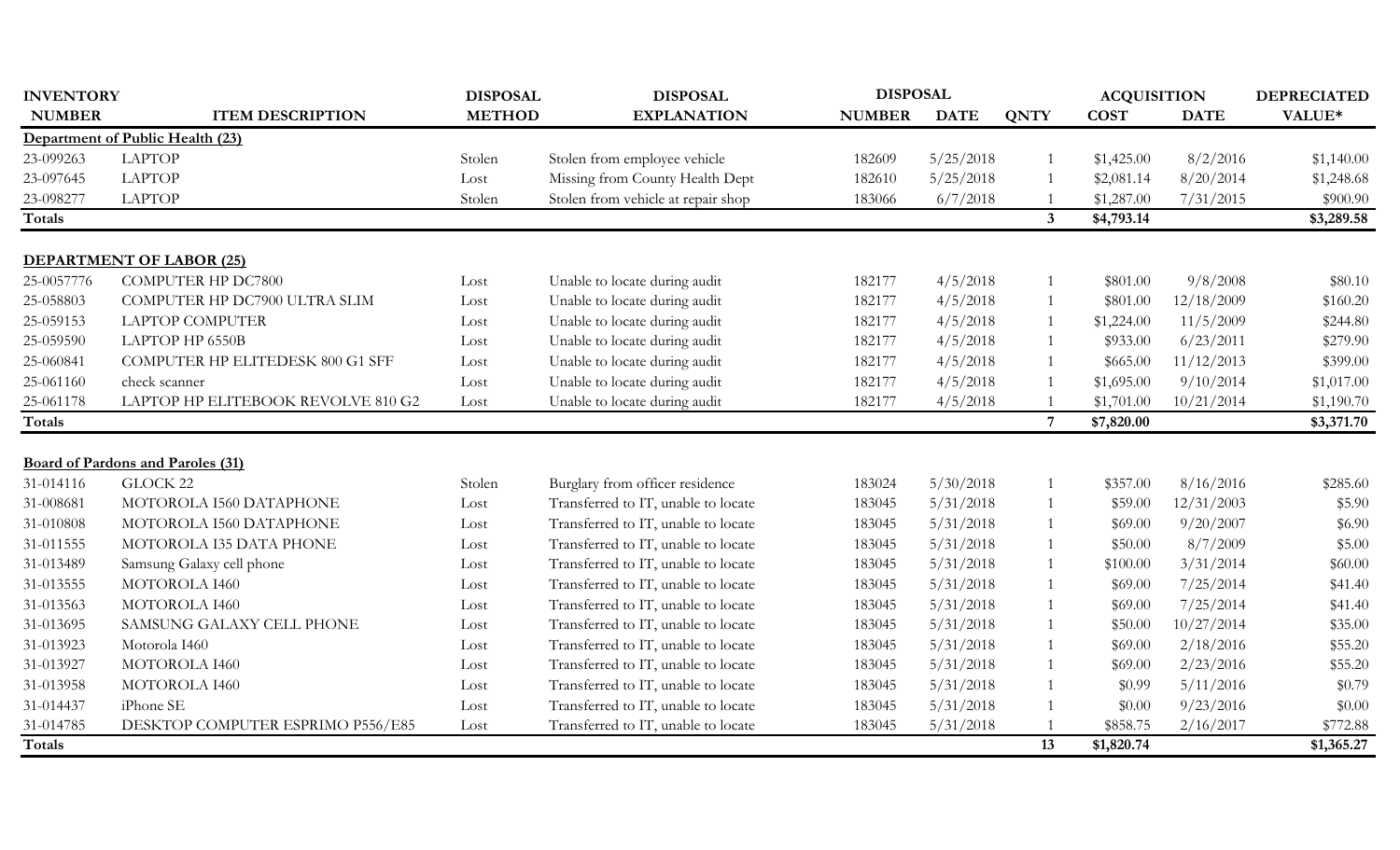| <b>INVENTORY</b> |                                                   | <b>DISPOSAL</b> | <b>DISPOSAL</b>                                   | <b>DISPOSAL</b> |             |                  | <b>ACQUISITION</b> |             | <b>DEPRECIATED</b> |
|------------------|---------------------------------------------------|-----------------|---------------------------------------------------|-----------------|-------------|------------------|--------------------|-------------|--------------------|
| <b>NUMBER</b>    | <b>ITEM DESCRIPTION</b>                           | <b>METHOD</b>   | <b>EXPLANATION</b>                                | <b>NUMBER</b>   | <b>DATE</b> | <b>QNTY</b>      | <b>COST</b>        | <b>DATE</b> | VALUE*             |
|                  | <b>ALABAMA LAW ENFORCEMENT AGENCY (35)</b>        |                 |                                                   |                 |             |                  |                    |             |                    |
| 35-065744        | TRUCK, 2013 CHEV TAHOE                            | Destroyed       | Totaled in vehicle accident                       | 180020          | 6/29/2018   | $\overline{1}$   | \$29,594.40        | 6/19/2013   | \$14,797.20        |
| 35-063798        | CPU LAPTOP EXAMINER STATION DELL                  | Lost            | Items replaced by service contractor              | 182247          | 4/9/2018    | $\overline{1}$   | \$2,191.91         | 5/25/2006   | \$219.19           |
| 35-063799        | CPU TABLET TEST STATION 1 GATEWAY                 | Lost            | Items replaced by service contractor              | 182247          | 4/9/2018    | $\overline{1}$   | \$1,943.70         | 5/25/2006   | \$194.37           |
| 35-087232        | CPU APPLE IPAD AIR WIFI 16GB                      | Stolen          | Theft of property from personal vehicle           | 182604          | 5/1/2018    | $\overline{1}$   | \$696.65           | 3/7/2014    | \$417.99           |
| 35-059548        | CHAIR HIGH BACK INTENSIVE USE                     | Destroyed       | Damaged/unusable, thrown away                     | 182657          | 5/7/2018    | $\overline{1}$   | \$685.00           | 5/25/2004   | \$68.50            |
| 35-059549        | CHAIR HIGH BACK INTENSIVE USE                     | Destroyed       | Damaged/unusable, thrown away                     | 182657          | 5/7/2018    | $\overline{1}$   | \$685.00           | 5/25/2004   | \$68.50            |
| 35-068353        | Rifle, Patrol, Bushmaster .223 cal                | Stolen          | Burglary from Trooper vehicle                     | 182820          | 5/15/2018   | $\overline{1}$   | \$661.00           | 6/4/2009    | \$66.10            |
| 35-065915        | <b>SUV CHEV TAHOE 2015</b>                        | Destroyed       | Totaled in vehicle accident                       | 183276          | 6/29/2018   |                  | \$28,330.00        | 12/3/2014   | \$19,831.00        |
| Totals           |                                                   |                 |                                                   |                 |             | $\boldsymbol{8}$ | \$64,787.66        |             | \$35,662.85        |
|                  |                                                   |                 |                                                   |                 |             |                  |                    |             |                    |
|                  | Sports Hall of Fame Board (68)                    |                 |                                                   |                 |             |                  |                    |             |                    |
| 68-000475        | CHAIR, LEATHER, HYDRAULIC                         | Lost            | Unable to locate during audit                     | 182897          | 5/18/2018   |                  | \$1,001.00         | 2/1/1992    | \$100.10           |
| 68-000511        | TELEVISION 42"                                    | Lost            | Unable to locate during audit                     | 182897          | 5/18/2018   | $\overline{1}$   | \$1,600.00         | 2/1/1992    | \$160.00           |
| <b>Totals</b>    |                                                   |                 |                                                   |                 |             | 2                | \$2,601.00         |             | \$260.10           |
|                  |                                                   |                 |                                                   |                 |             |                  |                    |             |                    |
|                  | <b>Historical Commission (88)</b>                 |                 |                                                   |                 |             |                  |                    |             |                    |
| 88-010102        | JOHN DEERE TX GATOR, 4X2 UTILITY VEHICLE          | Stolen          | Burglary at Fort Morgan Nat'l Historic Landmark   | 180456          | 6/28/2018   | $\overline{1}$   | \$6,700.00         | 8/21/2008   | \$670.00           |
| 88-04123Y        | JIG SAW VARIABLE SPEED, MASTER MECHANIC           | Stolen          | Burglary at Fort Morgan Nat'l Historic Landmark   | 180456          | 6/28/2018   | -1               | \$38.00            | 12/21/2009  | \$7.60             |
| 88-04145Y        | DEWALT HEAT GUN, 120 VOLT, 13 AMP                 | Stolen          | Burglary at Fort Morgan Nat'l Historic Landmark   | 180456          | 6/28/2018   | $\overline{1}$   | \$69.00            | 10/14/2010  | \$13.80            |
| 88-08770G        | 1/2 " CORDLESS DRILL, MAKITA, 18 VOLT             | Stolen          | Burglary at Fort Morgan Nat'l Historic Landmark   | 180456          | 6/28/2018   | $\overline{1}$   | \$171.26           | 12/4/2012   | \$85.63            |
| 88-08972G        | MAKITA DRILL, BATT.OPER. W/CHARGER & CASE         | Stolen          | Burglary at Fort Morgan Nat'l Historic Landmark   | 180456          | 6/28/2018   | $\overline{1}$   | \$180.00           | 10/1/2013   | \$108.00           |
| 88-08973G        | MAKITA DRILL, BATT.OPER. W/CHARGER & CASE         | Stolen          | Burglary at Fort Morgan Nat'l Historic Landmark   | 180456          | 6/28/2018   | $\overline{1}$   | \$180.00           | 10/1/2013   | \$108.00           |
| 88-08974G        | DUO FAST NAIL GUN, BLUE                           | Stolen          | Burglary at Fort Morgan Nat'l Historic Landmark   | 180456          | 6/28/2018   | $\overline{1}$   | \$265.00           | 10/1/2008   | \$26.50            |
| 88-08674G        | DEWALT 7 1/4" CIRCULAR SAW                        | Stolen          | Burglary at Fort Morgan Nat'l Historic Landmark   | 180456          | 6/28/2018   | $\overline{1}$   | \$150.00           | 10/1/2008   | \$15.00            |
| 88-09094G        | DEWALT RECIPROCATING SAW 18VOLT CORDLESS Stolen   |                 | Burglary at Fort Morgan Nat'l Historic Landmark   | 180456          | 6/28/2018   | $\mathbf{1}$     | \$199.00           | 12/17/2014  | \$139.30           |
| 88-09092G        | DEWALT HAMMER DRILL, 1/2" DRIVE                   | Stolen          | Burglary at Fort Morgan Nat'l Historic Landmark   | 180456          | 6/28/2018   | $\mathbf{1}$     | \$161.92           | 5/27/2014   | \$97.15            |
| 88-09110G        | MAKITA BELT SANDER, 3X21 WITH DUST CATCHER Stolen |                 | Burglary at Fort Morgan Nat'l Historic Landmark   | 180456          | 6/28/2018   | -1               | \$206.99           | 11/5/2015   | \$165.59           |
| 88-08463G        | HP OFFICEJET PRO 8500 PRINT/COPY/FAX/SCAN         | Destroyed       | Broken & disposed of by Magnolia Grove Foundation | 182919          | 6/28/2018   | $\overline{1}$   | \$207.00           | 1/27/2010   | \$41.40            |
| 88-08687G        | TWO-WAY RADIO, CP-110 W/CHAGER & CLIP             | Lost            | Unable to locate during internal audit            | 183177          | 6/28/2018   | $\overline{1}$   | \$240.12           | 9/15/2011   | \$72.04            |
| 88-09060G        | TWO-WAY RADIO W/CHARGER & CLIP                    | Lost            | Unable to locate during internal audit            | 183177          | 6/28/2018   |                  | \$220.66           | 9/6/2013    | \$110.33           |
| <b>Totals</b>    |                                                   |                 |                                                   |                 |             | 14               | \$8,988.95         |             | \$1,660.34         |